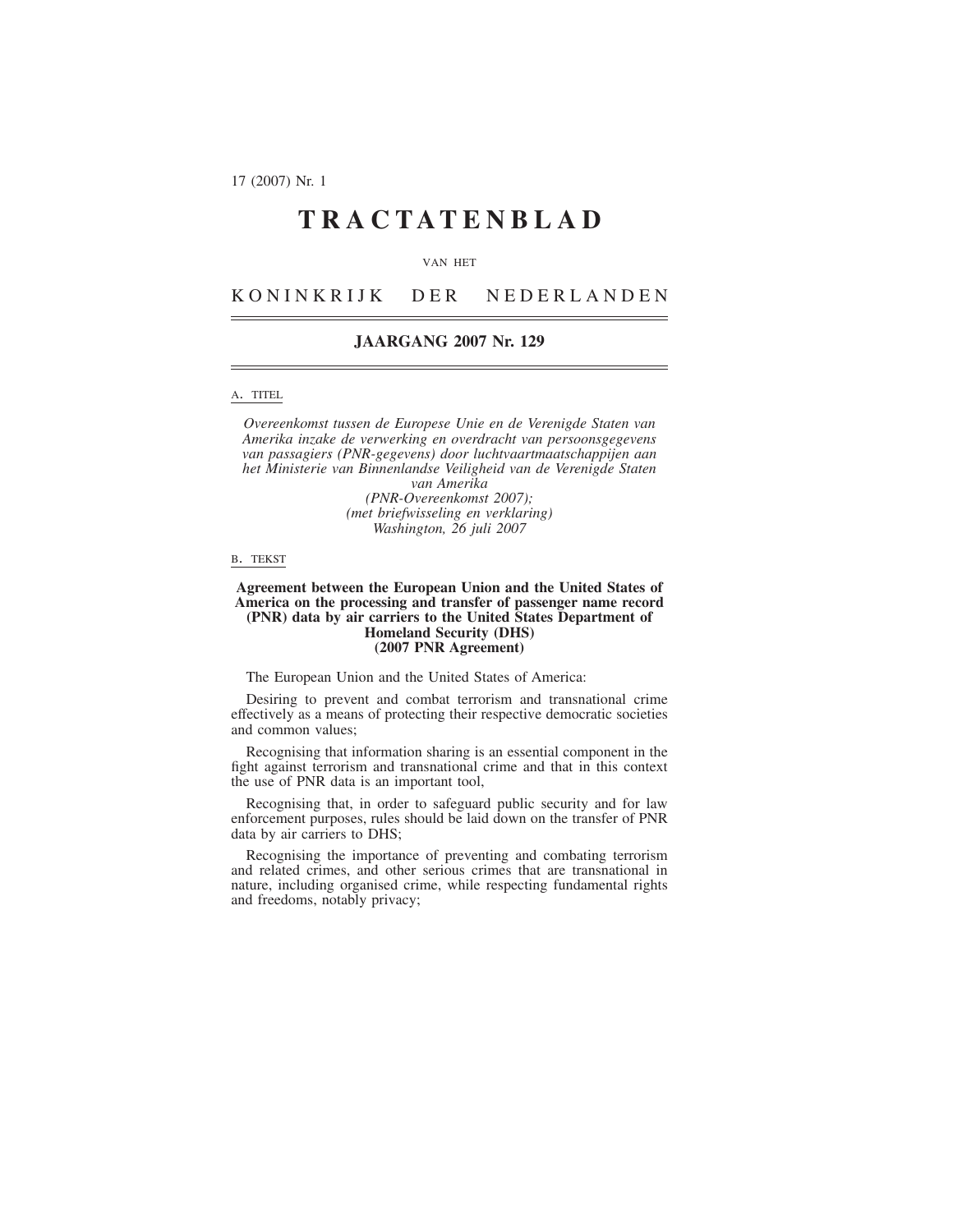Recognising that U.S. and European privacy law and policy share a common basis and that any differences in the implementation of these principles should not present an obstacle to cooperation between the U.S. and the European Union (EU);

Having regard to international conventions, U.S. statutes, and regulations requiring each air carrier operating passenger flights in foreign air transportation to or from the United States to make PNR data available to DHS to the extent they are collected and contained in the air carrier's automated reservation/departure control systems (hereinafter "reservation systems"), and comparable requirements implemented in the EU;

Having regard to Article 6 paragraph 2 of the Treaty on European Union on respect for fundamental rights, and in particular to the related right to the protection of personal data;

Noting the former agreements regarding PNR between the European Community and the United States of America of 28 May 2004 and between the European Union and the United States of America of 19 October 2006;

Having regard to relevant provisions of the Aviation Transportation Security Act of 2001, the Homeland Security Act of 2002, the Intelligence Reform and Terrorism Prevention Act of 2004 and Executive Order 13388 regarding cooperation between agencies of the United States government in combating terrorism, as well as the Privacy Act of 1974, Freedom of Information Act and the E-Government Act of 2002;

Noting that the European Union should ensure that air carriers with reservation systems located within the European Union make available PNR data to DHS and comply with the technical requirements for such transfers as detailed by DHS;

Affirming that this Agreement does not constitute a precedent for any future discussions or negotiations between the United States and the European Union, or between either of the Parties and any State regarding the processing and transfer of PNR or any other form of data;

Seeking to enhance and encourage cooperation between the parties in the spirit of transatlantic partnership;

Have agreed as follows:

1. On the basis of the assurances in DHS's letter explaining its safeguarding of PNR (the DHS letter), the European Union will ensure that air carriers operating passenger flights in foreign air transportation to or from, the United States of America will make available PNR data contained in their reservation systems as required by DHS.

2. DHS will immediately transition to a push system for the transmission of data by such air carriers no later than January 1, 2008 for all such air carriers that have implemented such a system that complies with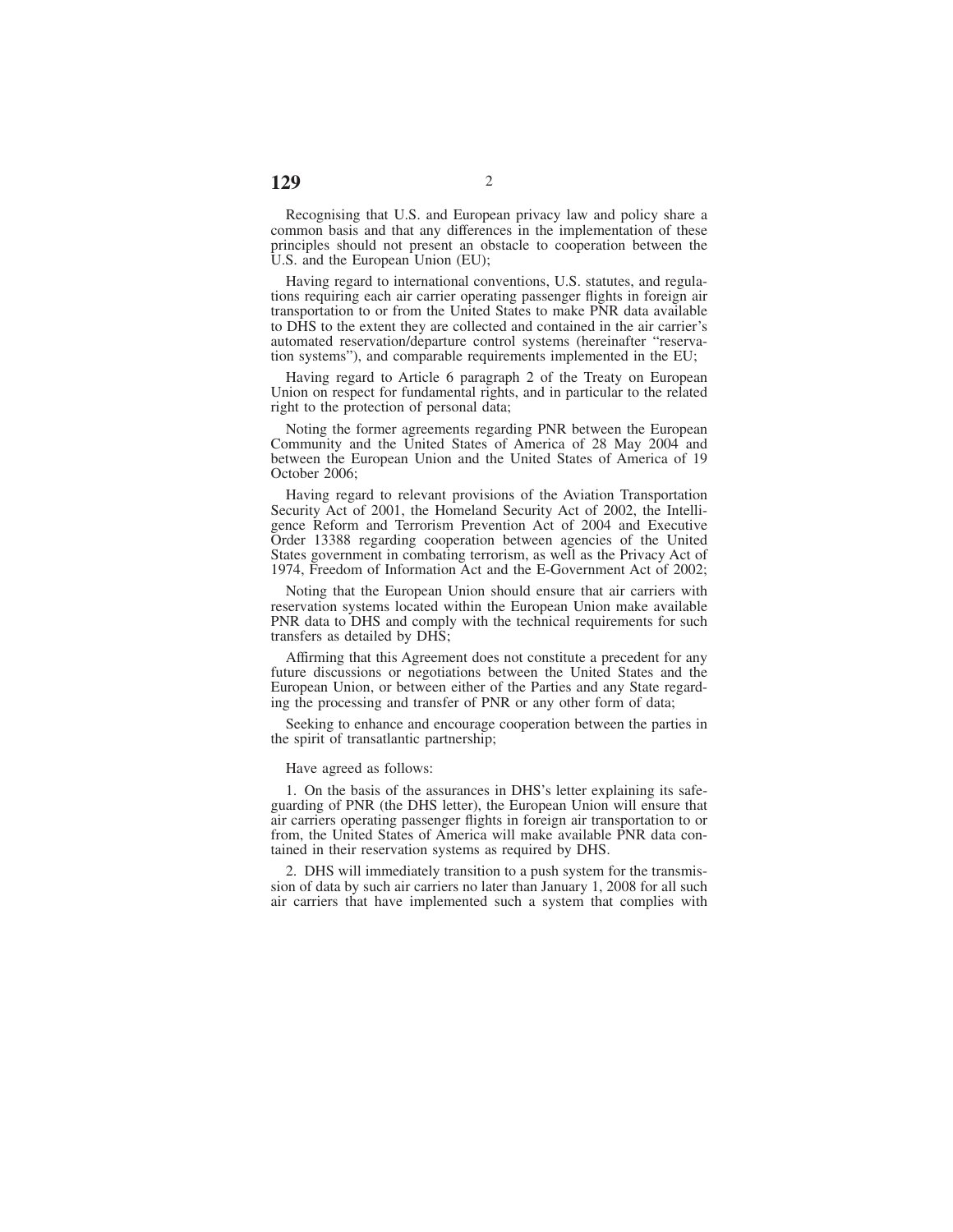DHS's technical requirements. For those air carriers that do not implement such a system, the current systems shall remain in effect until the carriers have implemented a system that complies with DHS's technical requirements. Accordingly, DHS will electronically access the PNR from air carriers' reservation systems located within the territory of the Member States of the European Union until there is a satisfactory system in place allowing for the transmission of such data by the air carriers.

3. DHS shall process PNR data received and treat data subjects concerned by such processing in accordance with applicable U.S. laws, constitutional requirements, and without unlawful discrimination, in particular on the basis of nationality and country of residence. DHS's letter sets forth these and other safeguards.

4. DHS and the EU, will periodically review the implementation of this Agreement, the DHS letter, and U.S. and EU PNR policies and practices with a view to mutually assuring the effective operation and privacy protection of their systems.

5. By this Agreement, DHS expects that it is not being asked to undertake data protection measures in its PNR system that are more stringent than those applied by European authorities for their domestic PNR systems. DHS does not ask European authorities to adopt data protection measures in their PNR systems that are more stringent than those applied by the U.S. for its PNR system. If its expectation is not met, DHS reserves the right to suspend relevant provisions of the DHS letter while conducting consultations with the EU with a view to reaching a prompt and satisfactory resolution. In the event that a PNR system is implemented in the European Union or in one or more of its Member States that requires air carriers to make available to authorities PNR data for persons whose travel itinerary includes a flight to or from the European Union, DHS shall, strictly on the basis of reciprocity, actively promote the cooperation of the airlines within its jurisdiction.

6. For the application of this Agreement, DHS is deemed to ensure an adequate level of protection for PNR data transferred from the European Union. Concomitantly, the EU will not interfere with relationships between the United States and third countries for the exchange of passenger information on data protection grounds.

7. The U.S. and the EU will work with interested parties in the aviation industry to promote greater visibility for notices describing PNR systems (including redress and collection practices) to the travelling public and will encourage airlines to reference and incorporate these notices in the official contract of carriage.

8. The exclusive remedy if the EU determines that the U.S. has breached this Agreement is the termination of this Agreement and the revocation of the adequacy determination referenced in paragraph 6. The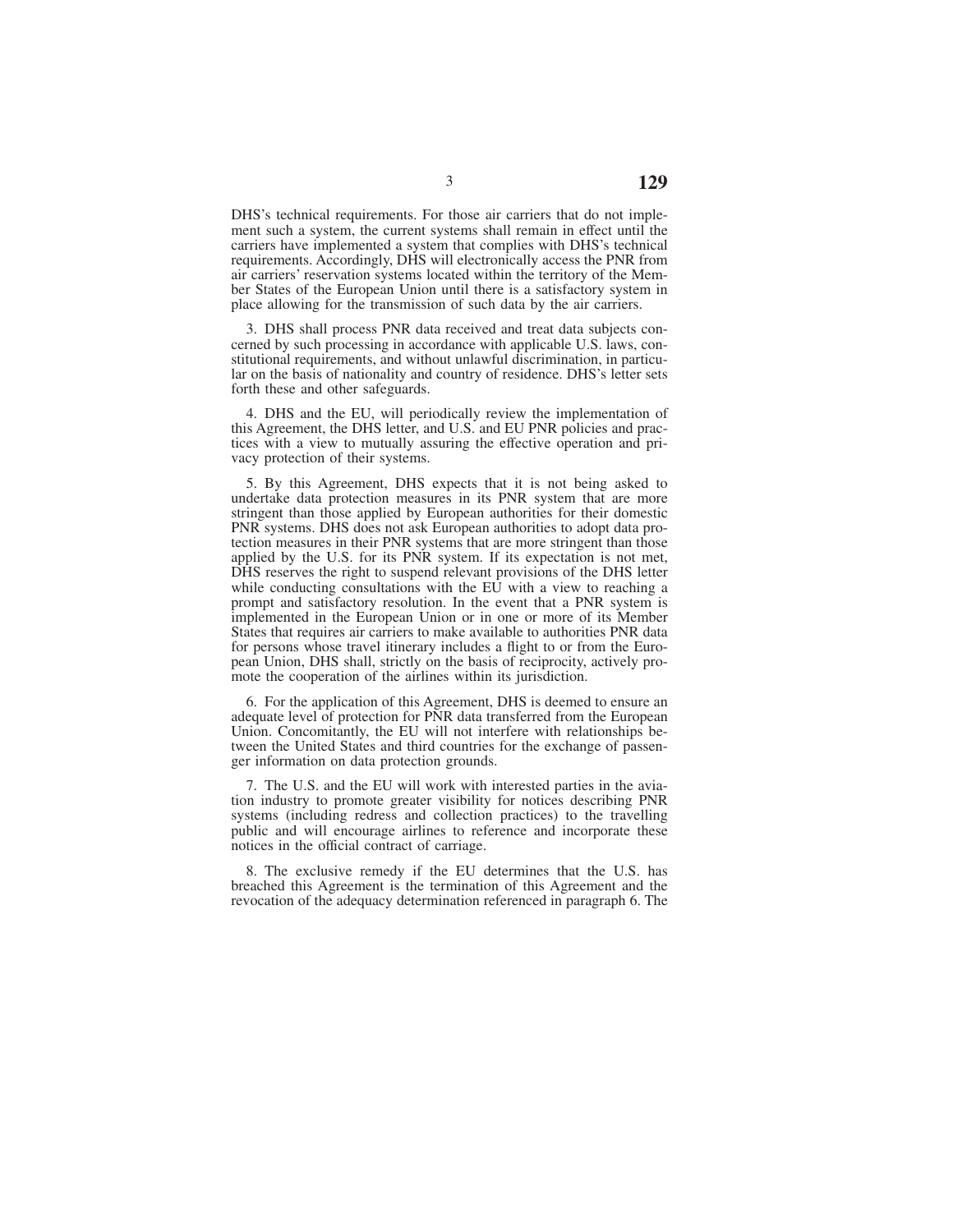#### exclusive remedy if the U.S. determines that the EU has breached this agreement is the termination of this Agreement and the revocation of the DHS letter.

9. This Agreement will enter into force on the first day of the month after the date on which the Parties have exchanged notifications indicating that they have completed their internal procedures for this purpose. This Agreement will apply provisionally as of the date of signature. Either Party may terminate or suspend this Agreement at any time by notification through diplomatic channels. Termination will take effect thirty (30) days from the date of notification thereof to the other Party unless either Party deems a shorter notice period essential for its national security or homeland security interests. This Agreement and any obligations there under will expire and cease to have effect seven years after the date of signature unless the parties mutually agree to replace it.

This Agreement is not intended to derogate from or amend the laws of the United States of America or the European Union or its Member States. This Agreement does not create or confer any right or benefit on any other person or entity, private or public.

This Agreement shall be drawn up in duplicate in the English Language. It shall also be drawn up in the Bulgarian, Czech, Danish, Dutch, Estonian, Finnish, French, German, Greek, Hungarian, Italian, Latvian, Lithuanian, Maltese, Polish, Portuguese, Romanian, Slovak, Slovenian, Spanish and Swedish languages, and the Parties shall approve these language versions. Once approved, the versions in these languages shall be equally authentic.

DONE at Brussels on 23 July 2007 and at Washington on 26 July 2007.

*For the European Union*

L. AMADO

*For the United States of America*

M. CHERTOFF

Tegelijk met het ondertekenen van de Overeenkomst werden op 23 en 26 juli 2007, ter verduidelijking van de wijze waarop het Ministerie van Binnenlandse Veiligheid (DHS) van de Verenigde Staten PNR-gegevens zal hanteren, brieven gewisseld, waarvan de tekst als volgt luidt: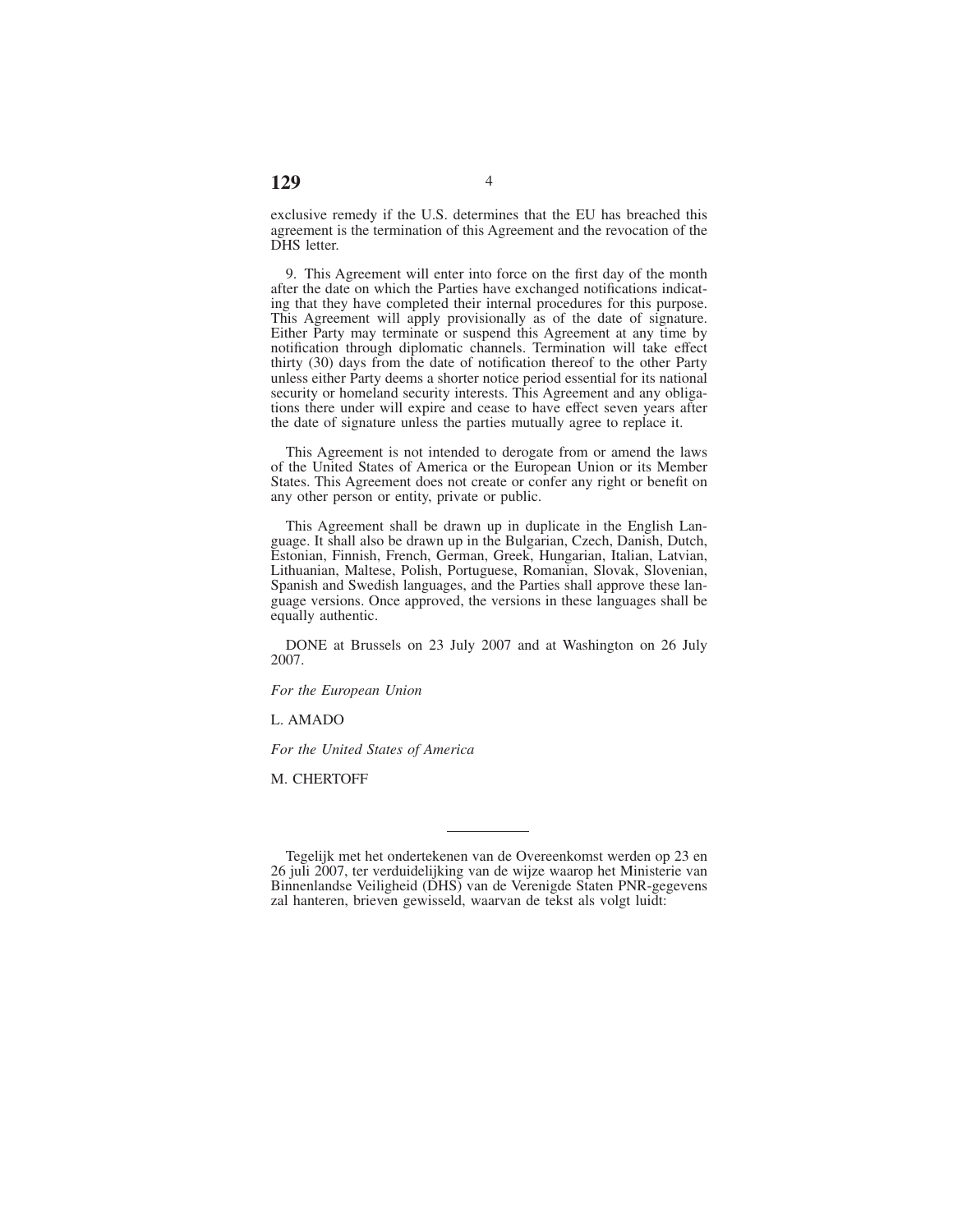#### Nr. I

#### U.S. DEPARTMENT OF HOMELAND SECURITY

#### Washington D.C., July 26, 2007

#### Dear President of the Council of the European Union,

In response to the inquiry of the European Union and to reiterate the importance that the United States government places on the protection of individual privacy, this letter is intended to explain how the United States Department of Homeland Security (DHS) handles the collection, use and storage of Passenger Name Records (PNR). None of the policies articulated herein create or confer any right or benefit on any person or party, private or public, nor any remedy other than that specified in the Agreement between the EU and the U.S. on the processing and transfer of PNR by air carriers to DHS signed in July 2007 (the ''Agreement''). Instead, this letter provides the assurances and reflects the policies which DHS applies to PNR data derived from flights between the U.S. and European Union (EU PNR) under U.S. law.

I. Purpose for which PNR is used: DHS uses EU PNR strictly for the purpose of preventing and combating: (1) terrorism and related crimes;  $(2)$  other serious crimes, including organized crime, that are transnational in nature; and (3) flight from warrants or custody for crimes described above. PNR may be used where necessary for the protection of the vital interests of the data subject or other persons, or in any criminal judicial proceedings, or as otherwise required by law. DHS will advise the EU regarding the passage of any U.S. legislation which materially affects the statements made in this letter.

II. Sharing of PNR:

DHS shares EU PNR data only for the purposes named in article I.

DHS treats EU PNR data as sensitive and confidential in accordance with U.S. laws and, at its discretion, provides PNR data only to other domestic government authorities with law enforcement, public security, or counterterrorism functions, in support of counterterrorism, transnational crime and public security related cases (including threats, flights, individuals and routes of concern) they are examining or investigating,according to law, and pursuant to written understandings and U.S. law on the exchange of information between U.S. government authorities. Access shall be strictly and carefully limited to the cases described above in proportion to the nature of the case.

EU PNR data is only exchanged with other government authorities in third countries after consideration of the recipient's intended use(s) and ability to protect the information. Apart from emergency circumstances, any such exchange of data occurs pursuant to express understandings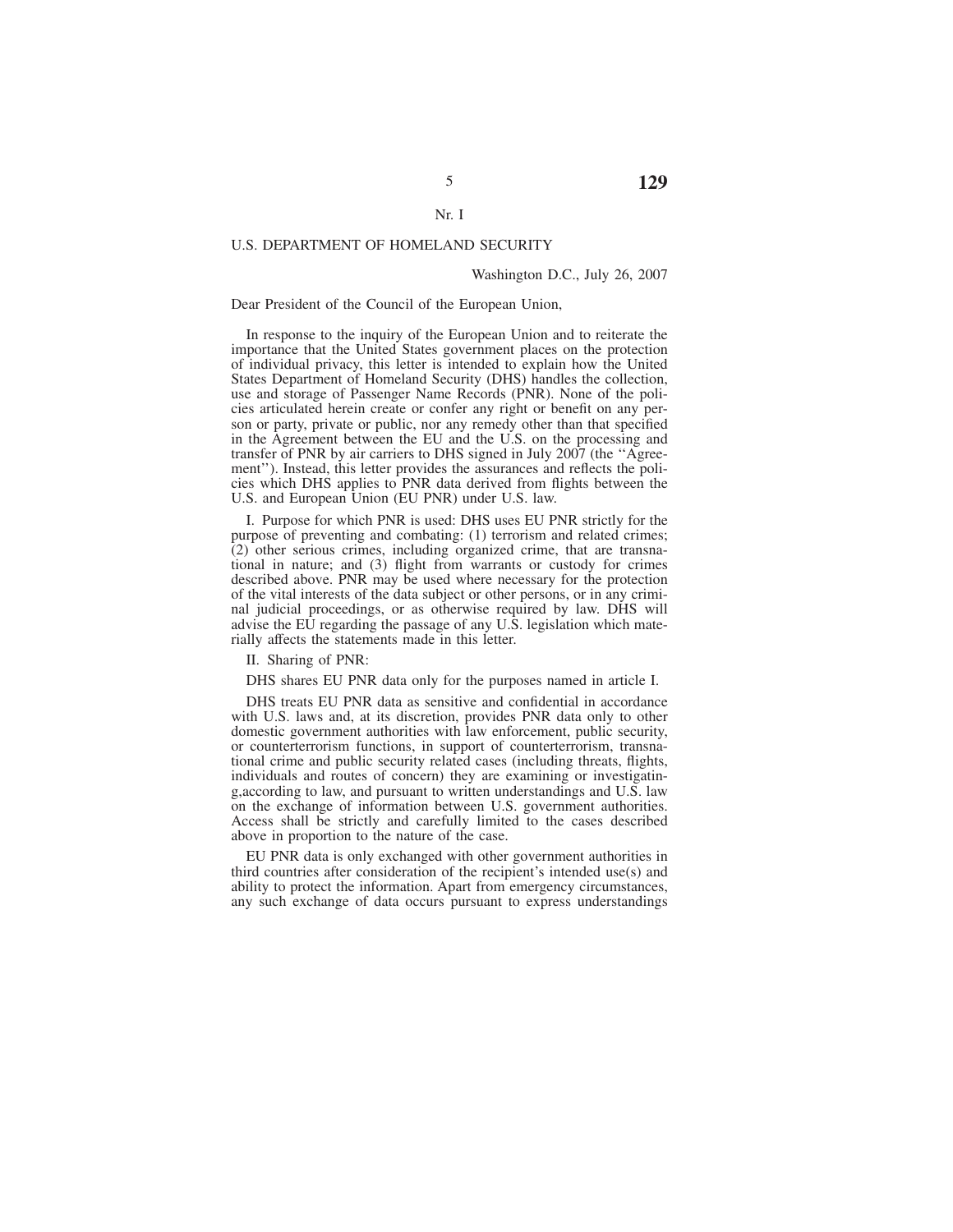#### between the parties that incorporate data privacy protections comparable to those applied to EU PNR by DHS, as described in the second paragraph of this article.

# III. Types of Information Collected:

Most data elements contained in PNR data can be obtained by DHS upon examining an individual's airline ticket and other travel documents pursuant to its normal border control authority, but the ability to receive this data electronically significantly enhances DHS's ability to focus its resources on high risk concerns, thereby facilitating and safeguarding bona fide travel.

Types of EU PNR Collected:

1. PNR record locator code,

2. Date of reservation/ issue of ticket

3. Date(s) of intended travel

4. Name(s)

5 Available frequent flier and benefit information (i.e., free tickets, upgrades, etc)

6. Other names on PNR, including number of travelers on PNR

7. All available contact information (including originator information)

8. All available payment/billing information (not including other transaction details linked to a credit card or account and not connected to the travel transaction)

9. Travel itinerary for specific PNR

10. Travel agency/travel agent

11. Code share information

12. Split/divided information

13. Travel status of passenger (including confirmations and check-in status)

14. Ticketing information, including ticket number, one way tickets and Automated Ticket Fare Quote

15. All Baggage information

16. Seat information, including seat number

17. General remarks including OSI, SSI and SSR information

18. Any collected APIS information

19. All historical changes to the PNR listed in numbers 1 to 18

To the extent that sensitive EU PNR data (i.e. personal data revealing racial or ethnic origin, political opinions, religious or philosophical beliefs, trade union membership, and data concerning the health or sex life of the individual), as specified by the PNR codes and terms which DHS has identified in consultation with the European Commission, are included in the above types of EU PNR data, DHS employs an auto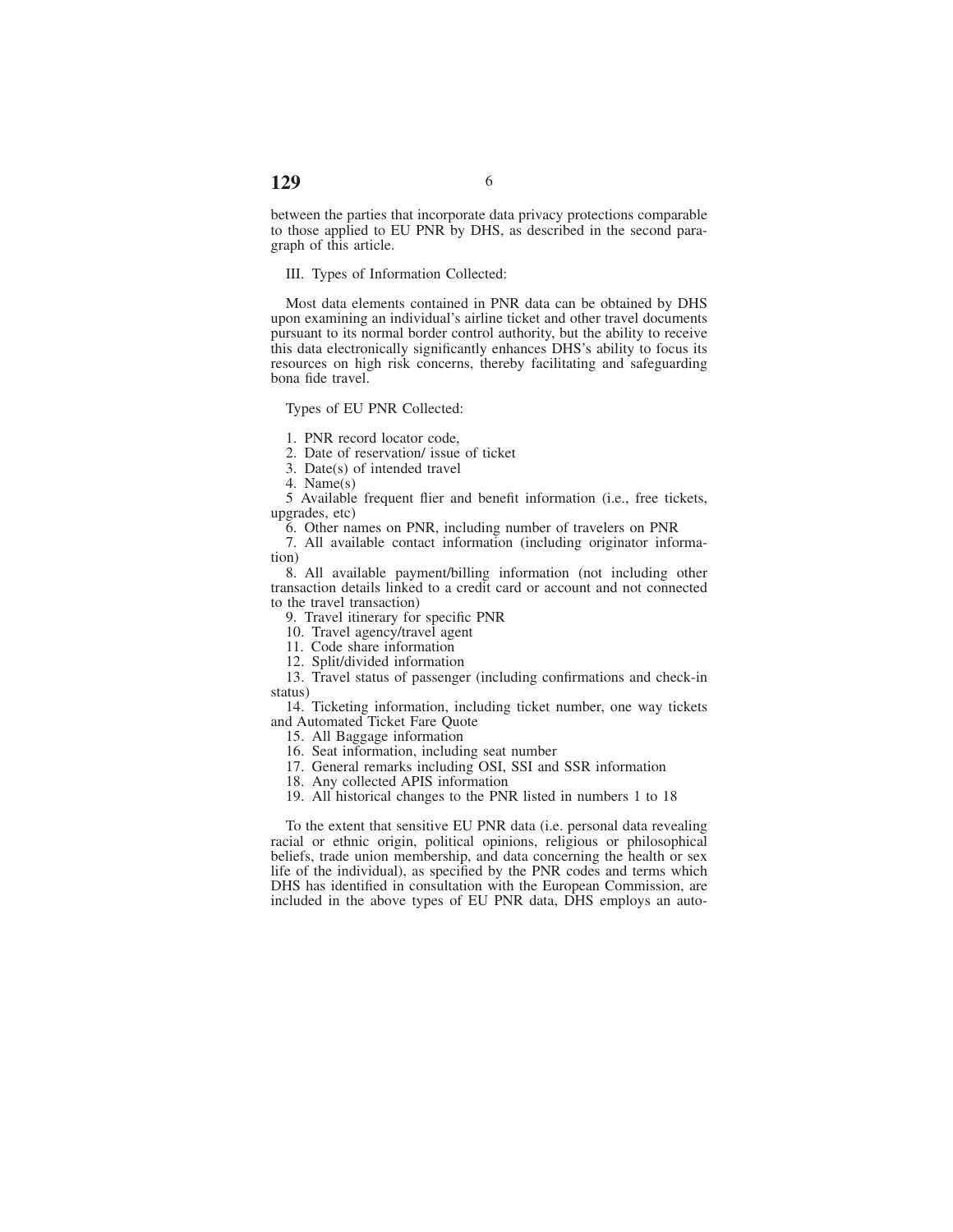mated system which filters those sensitive PNR codes and terms and does not use this information. Unless the data is accessed for an exceptional case, as described in the next paragraph, DHS promptly deletes the sensitive EU PNR data.

If necessary in an exceptional case where the life of a data subject or of others could be imperilled or seriously impaired. DHS officials may require and use information in EU PNR other than those listed above, including sensitive data. In that event, DHS will maintain a log of access to any sensitive data in EU PNR and will delete the data within 30 days once the purpose for which it has been accessed is accomplished and its retention is not required by law. DHS will provide notice normally within 48 hours to the European Commission (DG JLS) that such data, including sensitive data, has been accessed.

IV. Access and Redress: DHS has made a policy decision to extend administrative Privacy Act protections to PNR data stored in the ATS regardless of the nationality or country of residence of the data subject, including data that relates to European citizens. Consistent with U.S. law, DHS also maintains a system accessible by individuals, regardless of their nationality or country of residence, for providing redress to persons seeking information about or correction of PNR. These policies are accessible on the DHS website, www.dhs.gov.

Furthermore, PNR furnished by or on behalf of an individual shall be disclosed to the individual in accordance with the U. S. Privacy Act and the U. S. Freedom of Information Act (FOIA). FOIA permits any person (regardless of nationality or country of residence) access to a  $\hat{U}$ .S. federal agency's records, except to the extent such records (or a portion thereof) are protected from disclosure by an applicable exemption under the FOIA. DHS does not disclose PNR data to the public, except to the data subjects or their agents in accordance with U.S. law. Requests for access to personally identifiable information contained in PNR that was provided by the requestor may be submitted to the FOIA/PA Unit, Office of Field Operations, U.S. Customs and Border Protection, Room 5.5-C, 1300 Pennsylvania Avenue, NW, Washington, DC 20229 (phone: (202) 344-1850 and fax: (202) 344-2791).

In certain exceptional circumstances, DHS may exercise its authority under FOIA to deny or postpone disclosure of all or part of the PNR record to a first part requester, pursuant to Title 5, United States Code, Section 552(b). Under FOIA any requester has the authority to administratively and judicially challenge DHS's decision to withhold information.

V. Enforcement: Administrative, civil, and criminal enforcement measures are available under U.S. law for violations of U.S. privacy rules and unauthorized disclosure of U.S. records. Relevant provisions include but are not limited to Title 18, United States Code, Sections 641 and 1030 and Title 19, Code of Federal Regulations, Section 103.34.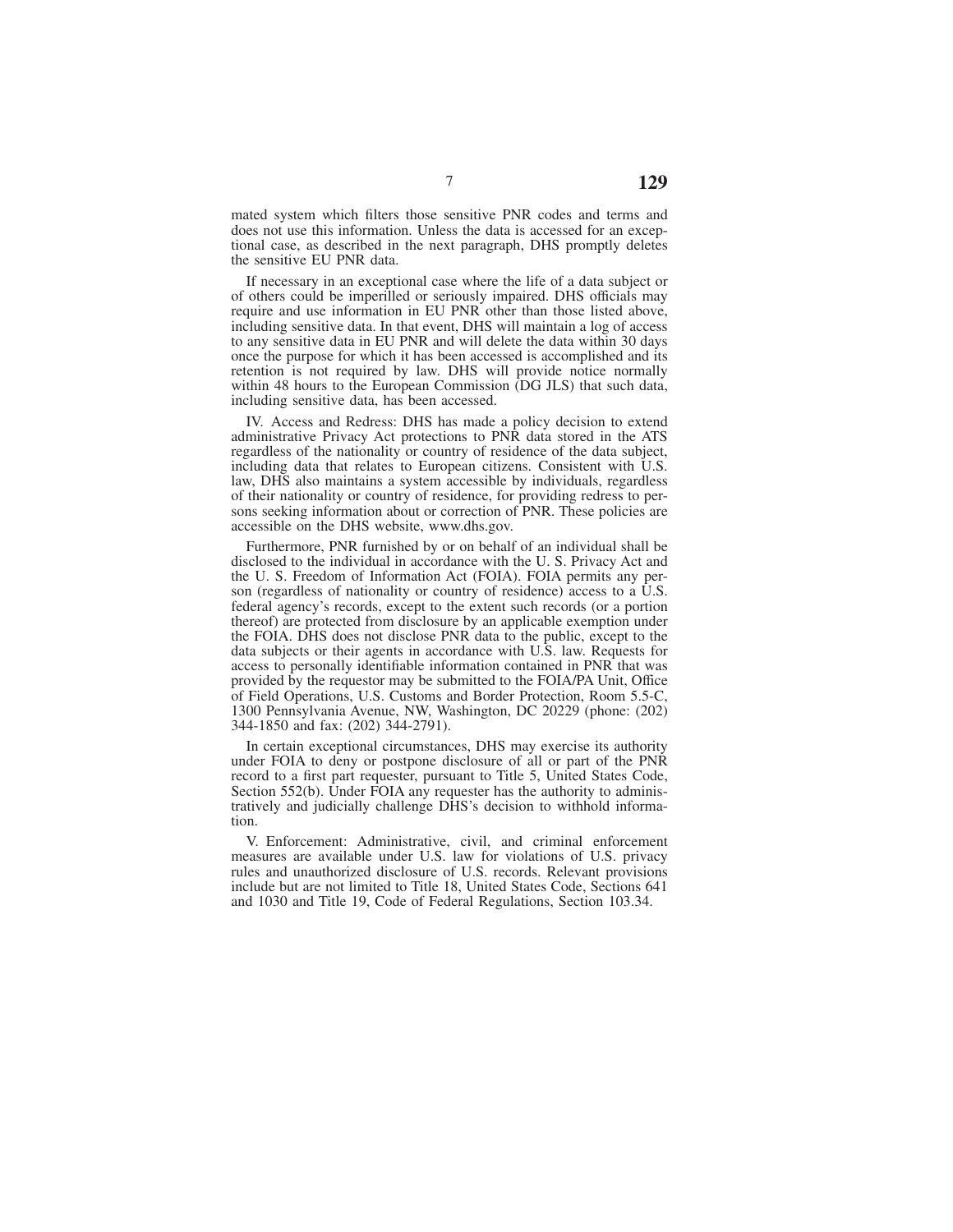VI. Notice: DHS has provided information to the travelling public about its processing of PNR data through publications in the Federal Register and on its website. DHS further will provide to airlines a form of notice concerning PNR collection and redress practices to be available for public display. DHS and the EU will work with interested parties in the aviation industry to promote greater visibility of this notice.

VII. Data retention: DHS retains EU PNR data in an active analytical database for seven years, after which time the data will be moved to dormant, non-operational status. Data in dormant status will be retained for eight years and may be accessed only with approval of a senior DHS official designated by the Secretary of Homeland Security and only in response to an identifiable case, threat, or risk. We expect that EU PNR data shall be deleted at the end of this period; questions of whether and when to destroy PNR data collected in accordance with this letter will be addressed by DHS and the EU as part of future discussions. Data that is related to a specific case or investigation may be retained in an active database until the case or investigation is archived. It is DHS' intention to review the effect of these retention rules on operations and investigations based on its experience over the next seven years. DHS will discuss the results of this review with the EU.

The above mentioned retention periods also apply to EU PNR data collected on the basis of the Agreements between the EU and the US, of May 28, 2004 and October 19, 2006.

VIII. Transmission: Given our recent negotiations, you understand that DHS is prepared to move as expeditiously as possible to a ''push'' system of transmitting PNR from airlines operating flights between the EU and the U.S. to DHS. Thirteen airlines have already adopted this approach. The responsibility for initiating a transition to ''push'' rests with the carriers, who must make resources available to migrate their systems and work with DHS to comply with DHS's technical requirements. DHS will immediately transition to such a system for the transmission of data by such air carriers no later than January 1, 2008 for all such air carriers that have implemented a system that complies with all DHS technical requirements. For those air carriers that do not implement such a system the current system shall remain in effect until the air carriers have implemented a system that is compatible with DHS technical requirements for the transmission of PNR data. The transition to a ''push'' system, however, does not confer on airlines any discretion to decide when, how or what data to push. That decision is conferred on DHS by U.S. law.

Under normal circumstances DHS will receive an initial transmission of PNR data 72 hours before a scheduled departure and afterwards will receive updates as necessary to ensure data accuracy. Ensuring that decisions are made based on timely and complete data is among the most essential safeguards for personal data protection and DHS works with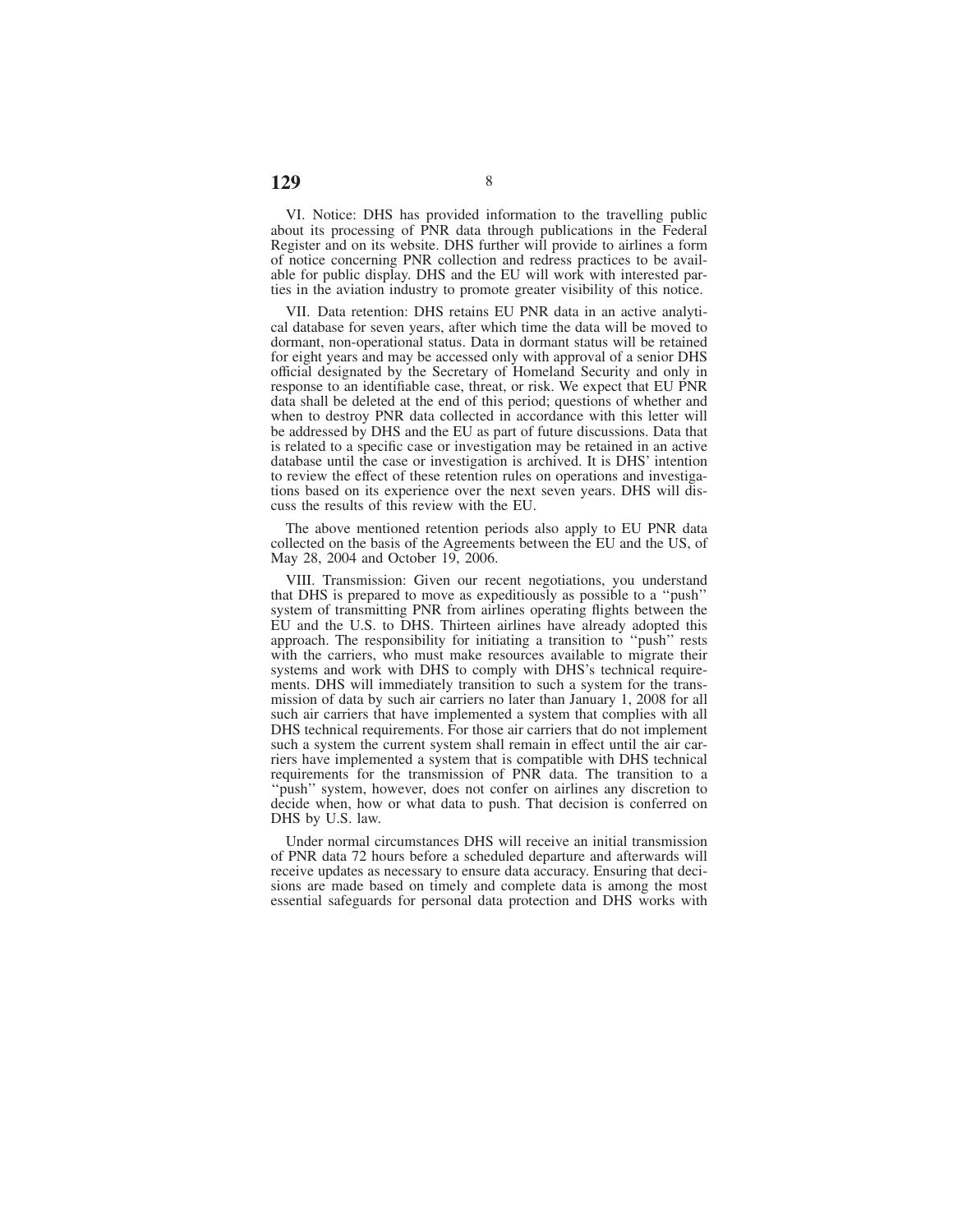individual carriers to build this concept into their push systems. DHS may require PNR prior to 72 hours before the scheduled departure of the flight, when there is an indication that early access is necessary to assist in responding to a specific threat to a flight, set of flights, route, or other circumstances associated with the purposes defined in article I. In exercising this discretion, DHS will act judiciously and with proportionality.

IX. Reciprocity: During our recent negotiations we agreed that DHS expects that it is not being asked to undertake data protection measures in its PNR system that are more stringent than those applied by European authorities for their domestic PNR systems. DHS does not ask European authorities to adopt data protection measures in their PNR systems that are more stringent than those applied by the U.S. for its PNR system. If its expectation is not met, DHS reserves the right to suspend relevant provisions of the DHS letter while conducting consultations with the EU with a view to reaching a prompt and satisfactory resolution. In the event that an airline passenger information system is implemented in the European Union or in one or more of its Member States that requires air carriers to make available to authorities PNR data for persons whose travel itinerary includes a flight between the U.S. and the European Union, DHS intends, strictly on the basis of reciprocity, to actively promote the cooperation of the airlines within its jurisdiction.

In order to foster police and judicial cooperation, DHS will encourage the transfer of analytical information flowing from PNR data by competent US authorities to police and judicial authorities of the Member States concerned and, where appropriate, to Europol and Eurojust. DHS expects that the EU and its Member States will likewise encourage their competent authorities to provide analytical information flowing from PNR data to DHS and other US authorities concerned.

X. Review: DHS and the EU will periodically review the implementation of the agreement, this letter, U.S. and EU PNR policies and practices and any instances in which sensitive data was accessed, for the purpose of contributing to the effective operation and privacy protection of our practices for processing PNR. In the review, the EU will be represented by the Commissioner for Justice, Freedom and Security, and DHS will be represented by the Secretary of Homeland Security, or by such mutually acceptable official as each may agree to designate. The EU and DHS will mutually determine the detailed modalities of the reviews.

The U.S. will reciprocally seek information about Member State PNR systems as part of this periodic review, and representatives of Member States maintaining PNR systems will be invited to participate in the discussions.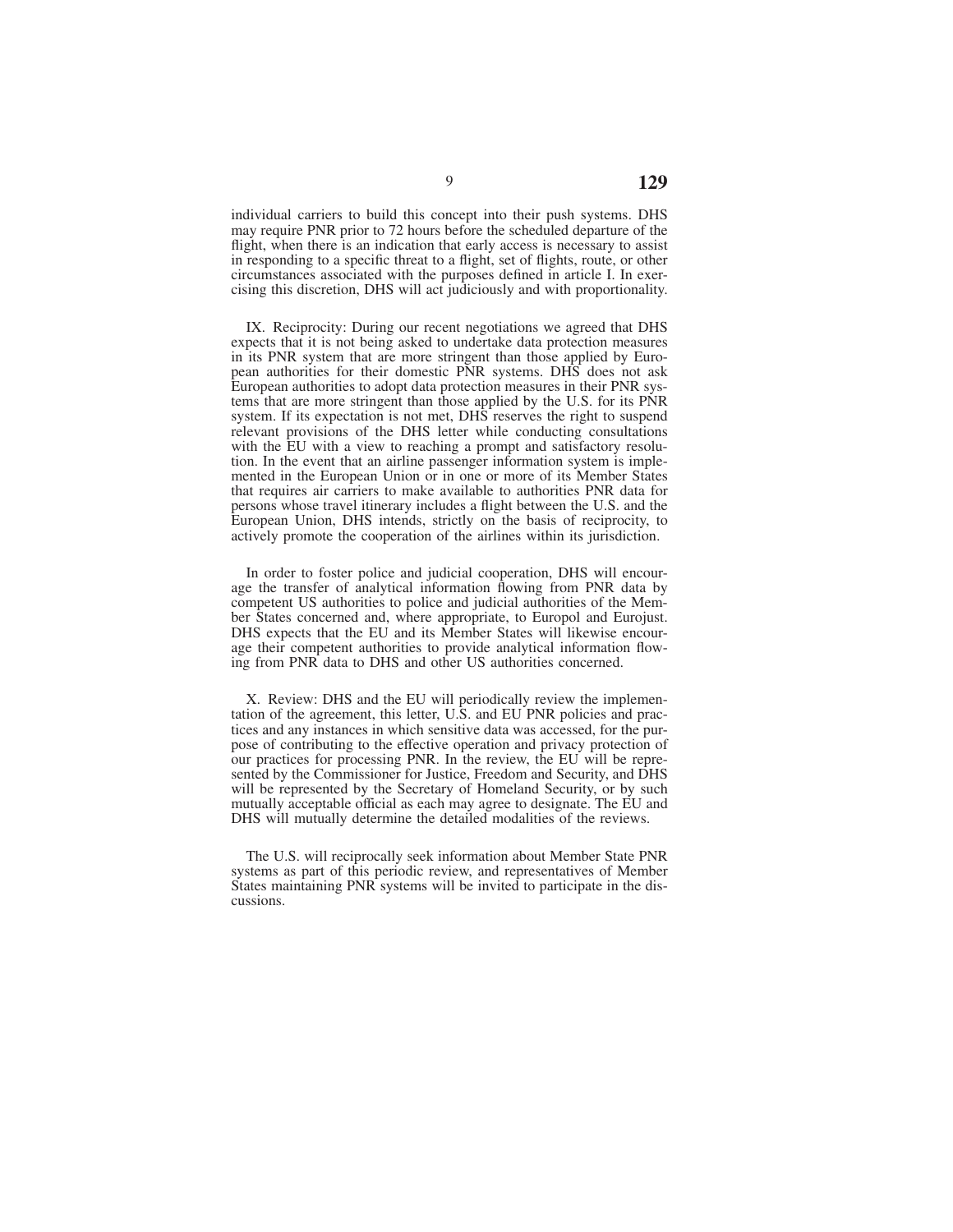# **129** 10

We trust that this explanation has been helpful to you in understanding how we handle EU PNR data.

Sincerely,

MICHAEL CHERTOFF Secretary of Homeland Security

*Mr . Luis Amado President of the Council of the European Union 175 Rue de la Loi 1048 Brussels Belgium*

Nr. II

COUNCIL OF THE EUROPEAN UNION The Presidency

Brussels, 23 July 2007

Dear Secretary,

Thank you very much for your letter to the Council Presidency and the Commission explaining how DHS handles PNR data.

The assurances explained in your letter provided to the European Union allow the European Union to deem, for the purposes of the international agreement signed between the United States and European Union on the processing and transfer PNR in July 2007 that DHS ensures an adequate level of data protection.

Based on this finding, the EU will take all necessary steps to discourage international organizations or third countries from interfering with any transfers of EU PNR to the United States. The EU and its Member States will also encourage their competent authorities to provide analytical information flowing from PNR data to DHS and other US authorities concerned.

We look forward to working with you and the aviation industry to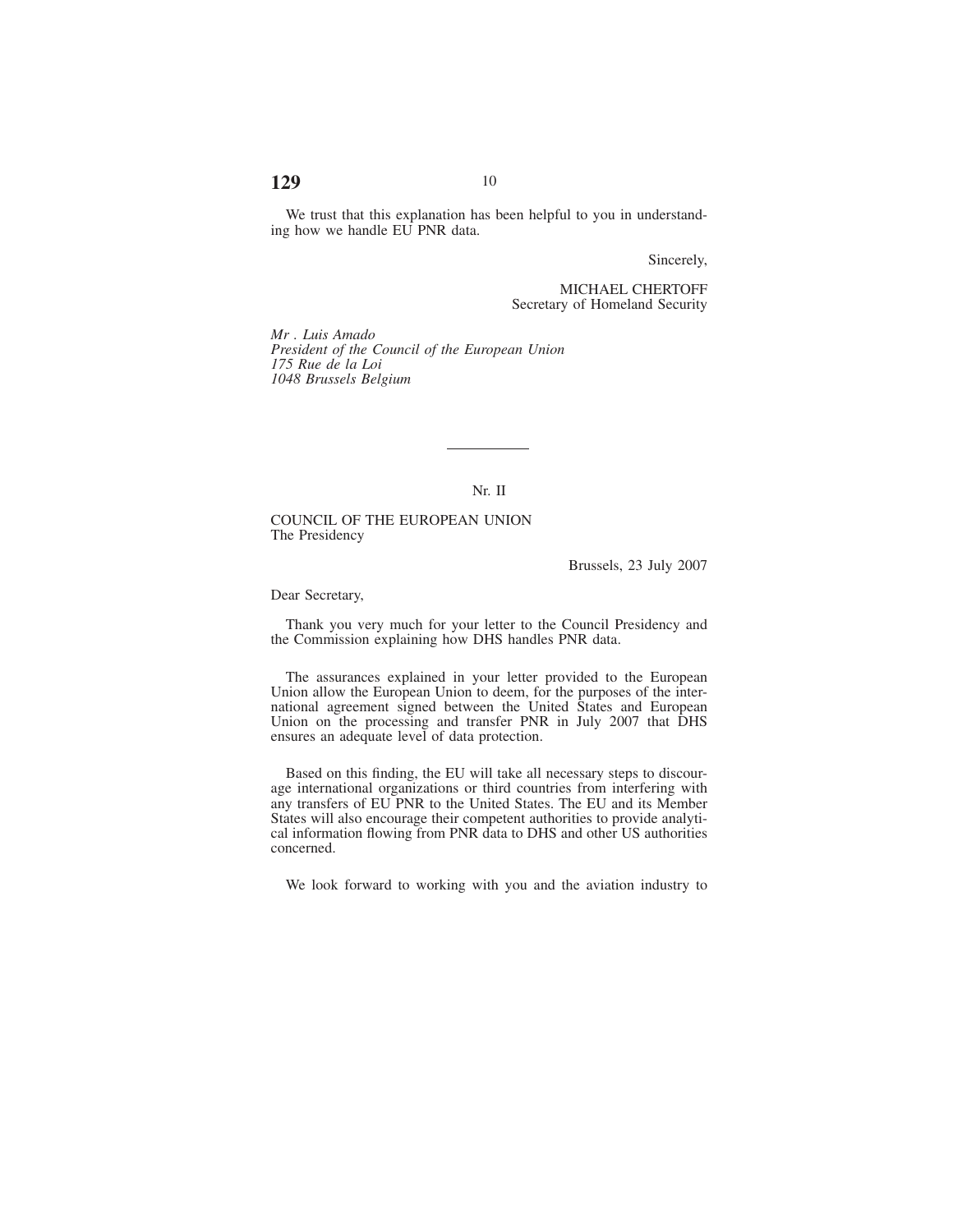Yours sincerely,

LUIS AMADO President of the Council

*Secretary Michael Chertoff U.S. Department for Homeland Security Washington DC 20528*

Tevens heeft de Europese Unie, in verband met de voorlopige toepassing van de op 26 juli 2007 gesloten Overeenkomst, een verklaring afgelegd, waarvan de tekst als volgt luidt:

This Agreement, while not derogating from or amending legislation of the EU or its Member States, will, pending its entry into force, be implemented provisionally by Member States in good faith, in the framework of their existing national laws.

#### D. PARLEMENT

De Overeenkomst behoeft ingevolge artikel 91 van de Grondwet de goedkeuring van de Staten-Generaal, alvorens het Koninkrijk aan de Overeenkomst kan worden gebonden, voor zover de Overeenkomst kan worden aangemerkt als een verdrag in de zin van artikel 38 juncto 24 van het Verdrag betreffende de Europese Unie.

Het Koninkrijk der Nederlanden heeft op grond van artikel 24, vijfde lid, van het Verdrag betreffende de Europese Unie tijdens de Raadsvergadering van 20 juli 2007 aangegeven dat de grondwettelijke procedures doorlopen moeten zijn, alvorens het Koninkrijk aan deze Overeenkomst gebonden kan zijn.

#### F. VOORLOPIGE TOEPASSING

De Overeenkomst wordt ingevolge haar punt 9 vanaf 26 juli 2007 voorlopig toegepast.

Wat het Koninkrijk der Nederlanden betreft, geldt de voorlopige toepassing alleen voor Nederland.

#### G. INWERKINGTREDING

De bepalingen van de Overeenkomst zullen ingevolge haar punt 9 in werking treden op de eerste dag van de maand volgend op de datum waarop de laatste partij kennis geeft dat aan de interne procedures is voldaan.